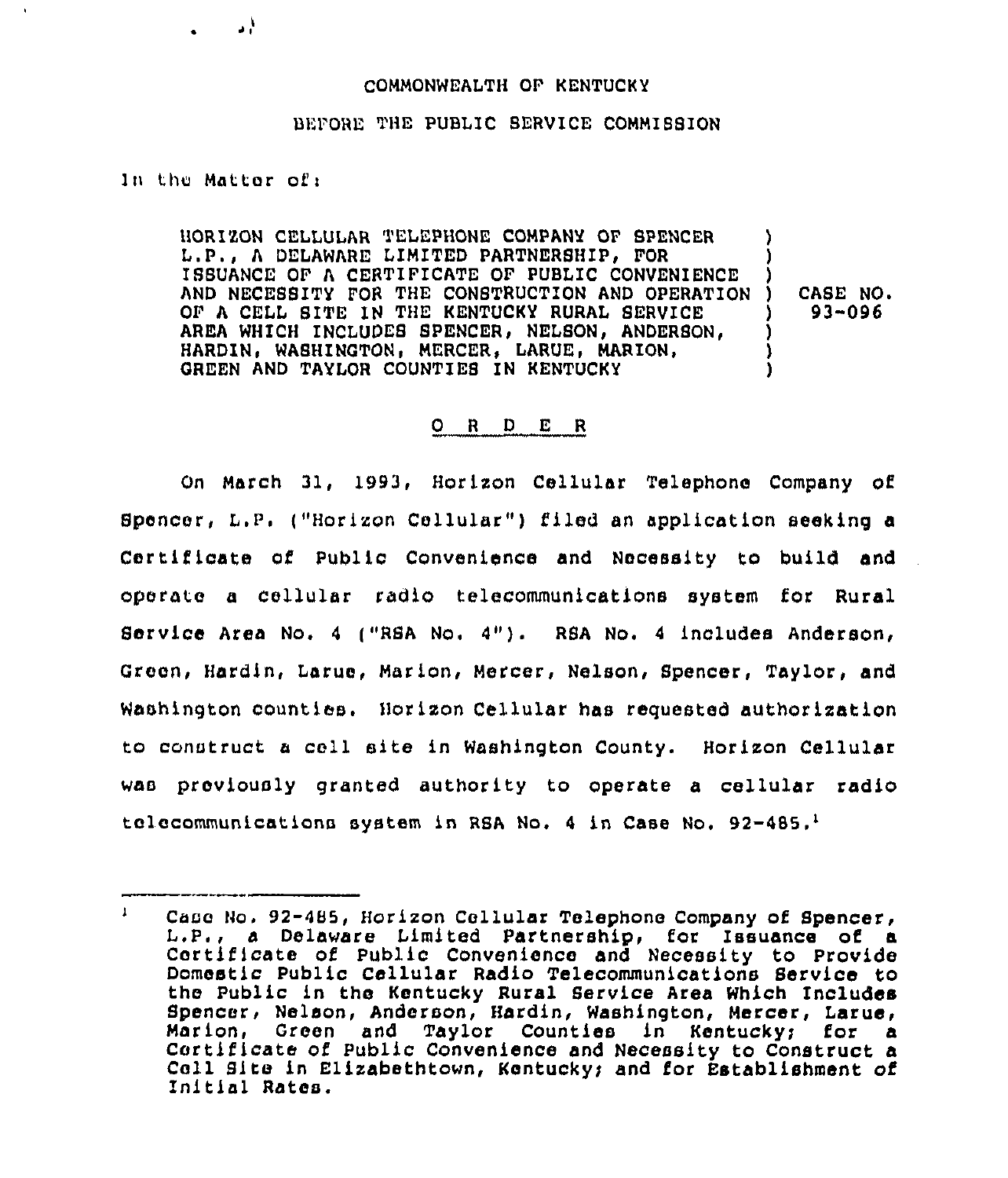The proposed cell site consists of a 315-foot or less guyed antenna tower to be located 1.3 miles west of the intersection of Lick Skillet Road and Falrview Road, Washington County, Kentucky ("the Fairview cell site"). The coordinates for the Fairview cell site are North Latitude 37° 54' 42" by West Longitude 85° 07' 07".

 $\sim 30$ 

Horizon Cellular has provided information regarding the structure of the tower, safety measures, and antenna design criteria for the Fairview cell site. Based upon the application, the tower and foundation desiqn appears to meet the criteria of the Building Officials and Code Administrators International, Inc. National Building Code with reference to earthquakes, winds, and tornadoes.

Pursuant to KRS 100.324(1), the Fairview cell site's construction is exempt from local zoning ordinances. Horizon Cellu1ar has filed applications with and received approvals from the Federal Communications Commission, the Federal Aviation Administration, and the Kentucky Airport Zoning Commission for the construction and operation of the Fairview cell site.

Horizon Cellular has filed notices verifying that each property owner and/or resident within 500 feet of the Fairview cell site has been notified of the pending construction. The notice solicited any comments and informed the property owners and/or residents of their right to intervene. To date, no intervention requests have been received.

Pursuant to KRS 278.280, the Commission is required to determine proper practices to be observed when it finds, upon

 $-2-$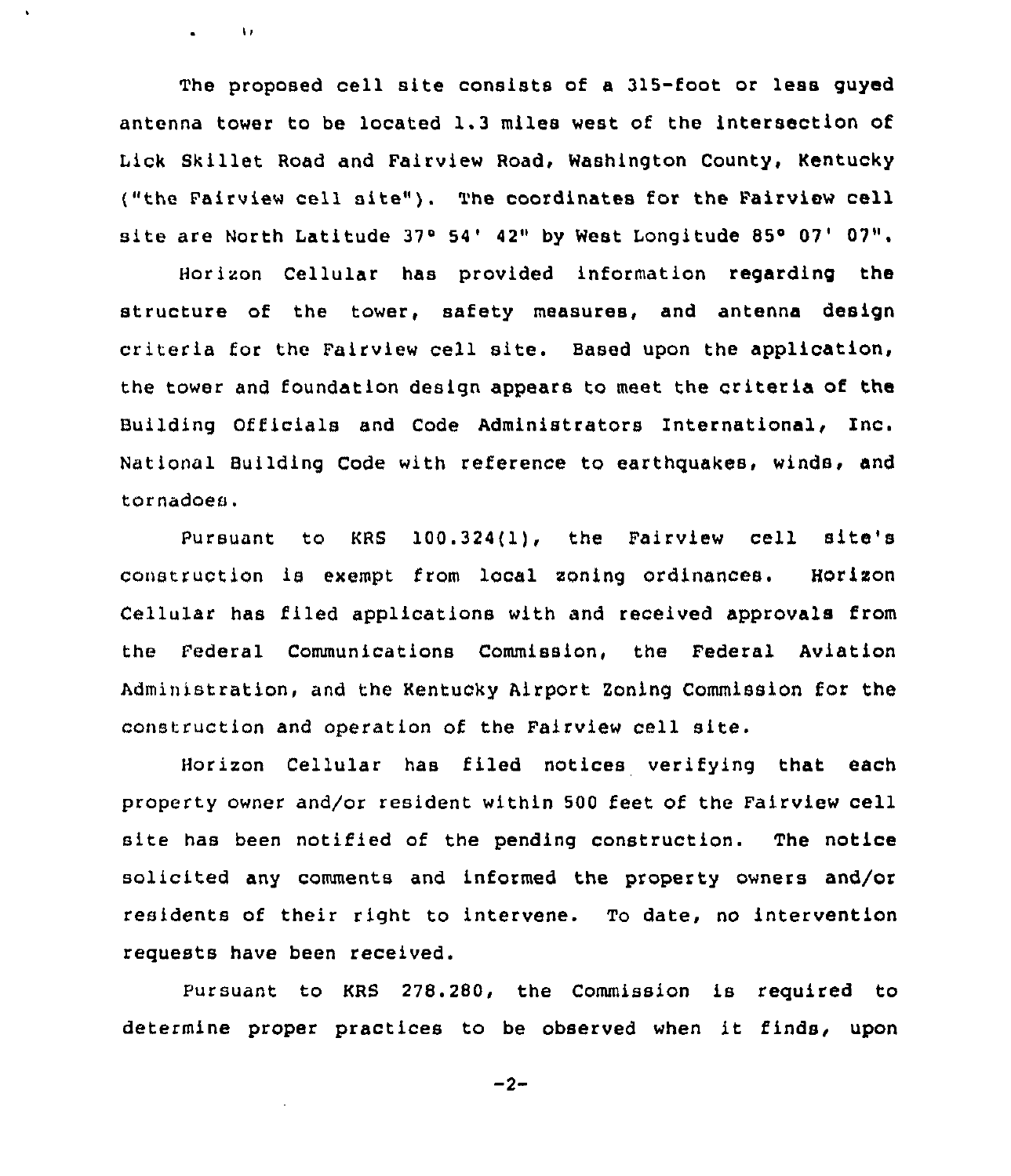complaint or on its own motion, that the facilities of any utility subject to its jurisdiction are unreasonable, unsafe, improper, or insufficient. To assist the Commission in its efforts to comply with this mandate, Horizon Cellular should notify the Commission if it does not use this antenna tower to provide cellular radio telecommunications services in the manner set out in its application and this Order. Upon receipt of such notice, the Commission may, on its own motion, institute proceedings to consider the proper practices, including removal of the unused antenna tower, which should be observed by Horizon Cellular.

The Commission, having considered the evidence of record and being otherwise sufficiently advised, finds that Horizon Cellular should be granted a Certificate of Public Convenience and Necessity to construct and operate the Fairview cell site in RSA No. <sup>4</sup> under its approved tariff,

IT IS THEREFORE ORDERED that:

а

1. Horizon Cellular be and it hereby is granted <sup>a</sup> Certificate of Public Convenience and Necessity to construct and operate a 315-foot or less guyed cellular radio telecommunications antenna tower in RSA No. <sup>4</sup> to be located I.3 miles west of the intersection of Lick Skillet Road and Fairview Road, Washington County, Kentucky. The coordinates for the Fairview cell site are North Latitude 37° 54' 42" by West Longitude 85° 07' 07".

2. Horizon Cellular shall immediately notify the Commission in writing, if, after the antenna tower is built and utility

 $-3-$